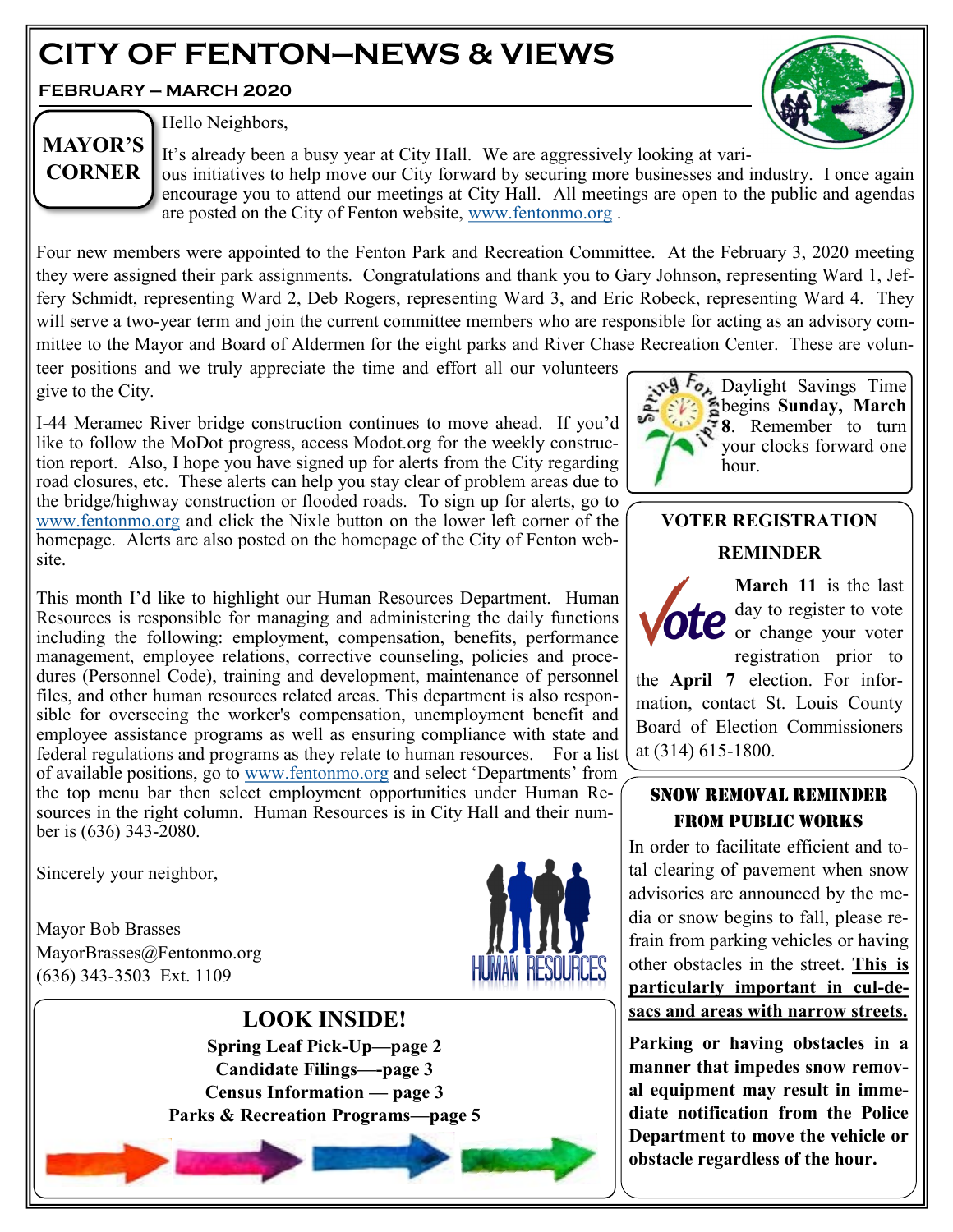#### **PLANNING & ZONING COMMISSION PUBLIC HEARING NOTICE**



On **Tuesday, March 3, 2020,** the Planning & Zoning Commission will hold a Public Hearing at 7:00 p.m. during their regularly scheduled meeting at City Hall to consider the following:

# **OLD BUSINESS:**

- ✓ **CASE 2019-TXT-01:** Consideration of amendments to Chapter 470 – Additional Non-Residential District Regulations of the Zoning Code.
- ✓ **CASE 2019-TXT-04:** Consideration of amendments to Chapters 450 and 495 of the Zoning Code pertaining to drive-through services and off-street parking and loading requirements.
- ✓ **CASE 2019-TXT-09:** Consideration of amendments to Chapter 480 – Subdivision Regulations of the Zoning Code.

# **NEW BUSINESS:**

- ✓ **CASE 2020-REZ-04:** A Petition by Fenton Land Investors, LLC to rezone a parcel of MoDOT right-of-way, located adjacent to a parcel addressed as 2055 Fenton Logistics Park and along Larkin Williams Road containing 0.61 acres, to "PID" Planned Industrial Development as authorized under Ordinance 4002, and to include said parcel and amend the Preliminary Plat for Fenton Logistics Park Plat 5 approved under Ordinance 3955**.**
- ✓ **CASE 2020-SPR-02:** A Petition by Fenton Fire Protection District for Site Plan Review of a proposed Emergency Service Facility (fire house) at 1001 Assembly Parkway. The parcel is addressed as 2055 Fenton Logistics Park and is zoned "PID" Planned Industrial Development.

# **SPRING LEAF PICK-UP**



Spring Leaf Pick-Up will begin the week of April 20 and will run through the week of April 27. Please remember that pick-ups start

in a different part of the City each Monday. Please have your leaves out on Monday by 7:00 a.m. Leaf pick-ups will occur weekly until all areas have been serviced once. **PLEASE DO NOT RAKE LEAVES INTO THE STREET.** Please rake to back of curbs as leaves in the gutter can wash into and clog the storm water system. Leaf piles containing debris or other items will be left and picked up the following week only after the unacceptable materials (ex. animal feces, bottles, etc.) are removed. **For more information, call Public Works at (636) 349-8155.**

### **TRASH TALK**

The City would like to provide you with information on the proper means of disposal for the following items:

- **Paint, used motor oil, anti-freeze and chemicals** cannot be disposed of in your regular trash collection. Oil and anti-freeze can be recycled at some auto parts stores. For more online information, visit www.stlouisco.com/doh and click on "Recycling and Waste Management."
- **Lead acid batteries** are banned from landfills. Do not dispose of any lead acid batteries in your trash. Most auto parts stores will accept old batteries.
- **Tires** are banned from landfills. Do not store tires outside since they are a breeding ground for mosquitoes. When purchasing new tires, the dealer should accept the old tires for a small fee. If you have old tires now, you can contact Tire Shredders Unlimited at 636-677-8471 to have them recycled for a small fee.
- **Major appliances and large metal objects** should be recycled as these items cannot be set out as bulk items for your weekly trash collection. The nearest recycling center is World Scrap Metal. Call 636-343-8787 for more information.

#### **NEW BUSINESS CORNER**

The following businesses have received an Occupancy Permit and are calling Fenton "home."

Club Fitness 751 Gravois Bluffs Blvd. Fitness Center



Gao Oasis, LLC 630 (Rear) Gravois Bluffs Rd. Massage Therapy

Bowtie Premium Provisions 519 Rudder Rd. (Unit D) Storage Warehouse for Deli Meat Distribution

Giuseppe's, a dba of GCater, LLC 972 S. Highway Drive Catering (possible future restaurant)

Closet Factory 1581 Fenpark Dr. Closet Design (Location for Sales Team and Production)

Everstream Solutions, LLC 739 Merus Court Satellite for Fiberoptic Cable Business (Storage/ Delivery)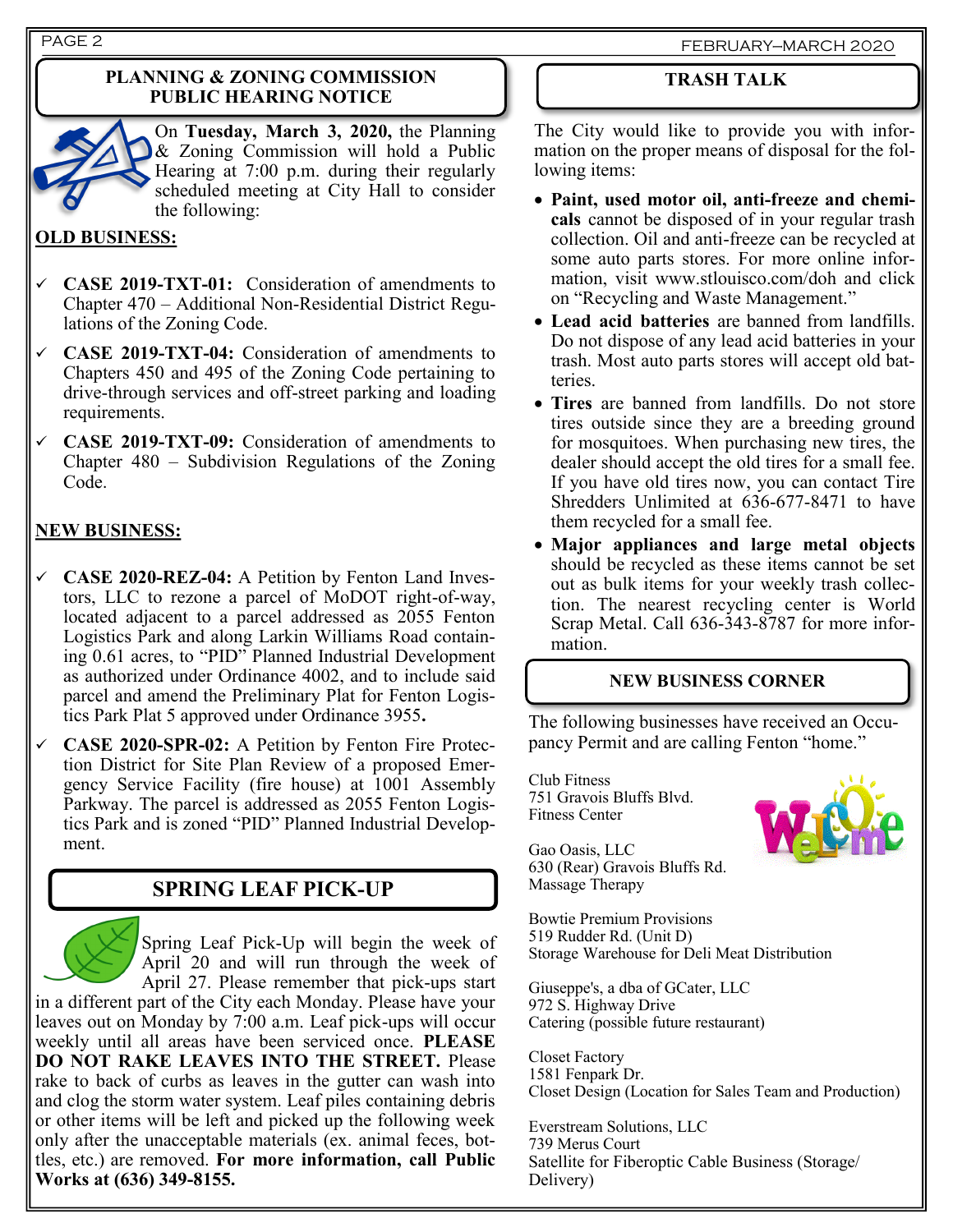PAGE 3 FEBRUARY—MARCH 2020

# ELECTION NOTICE



The City of Fenton will hold its annual General Election on **Tuesday, April 7, 2020.** Voters will elect four Aldermen, one each from the City's four wards, for two-year terms. The polling places will open at 6:00 a.m. and close at 7:00 p.m.

The St. Louis County Board of Election Commissioners will notify all registered voters by mail of their respective polling place.

The following is a list of candidates that will appear on the ballot in the order they were filed:

## **ALDERMAN—WARD 1 ALDERMAN—WARD 2**

Warren Wisbrock 59 Sennawood Drive Joe Maurath 1350 Larkin Williams Road

Kevin Yarbrough 610 Winterview Circle

## **ALDERMAN—WARD 3 ALDERMAN—WARD 4**

Robin Huels 813 Villa Gran Way

Tom Heard 1489 Bent Oak Ridge Court

**For more information, please contact City Clerk Jane Hungler at 636-343-2080.**

# **FENTON HISTORICAL SOCIETY**

The monthly meeting of the Fenton Historical Society will be held on **Thursday, March 5 at 7:00 p.m.** The Fenton Historical Society is located at #1 Church Street in Olde Towne Fenton.

For more information, call (636) 326-0808 or visit our website: **www.fentonhistory.com.**

#### **ST. LOUIS COUNTY POLICE FENTON PRECINCT**

### **Lock Your Car**



The majority of vehicle related property crimes police officers respond to each day could have been avoided if the victim had locked the car's doors. Many vehicle related crimes are committed out of opportunity, such

as a purse in the front seat, a cell phone visible, shopping bags in the back seat, or an unattended vehicle warming up. Remove the criminal's opportunity. It's harder to steal items from a vehicle that is locked.

#### **What to do if you are involved in an Accident**

Stay calm; check to see if anyone is injured, if you have a cell phone **DIAL 911 if an emergency or 636-529-8210 for non-emergency**. Make sure to tell the dispatcher where you are in the St Louis area. Give the call taker your location and stay on the line; you might need to be transferred to another police agency. The more exact a location you can give, the quicker an officer will arrive. **(Example: I am eastbound on I-44 west of the Bowles exit).** State law requires the parties involved to exchange information — name, address, phone number, insurance information. Try to obtain the policy number and agent's name; it really helps later.

**Neighborhood Policing Officer** P.O. Aaron Dilks 3219 / 636-349-8120



# **2020 CENSUS IS COMING!**

In mid March, 2020, Census invitations will begin arriving at your home. You can respond online, by phone or by mail. The Census Bureau uses the highest and most recent standards for protecting personal information.

In May-July, Census takers will visit homes that haven't responded to help make sure everyone is counted.

Census results determine congressional representation, inform hundreds of billions in federal funding and provide data that will impact communities for the next decade.

Be sure your household is counted so our area can receive everything we are eligible for. For more information, go to 2020census.gov.

# **SALES TAX REDISTRIBUTIONS TO ST. LOUIS COUNTY FOR JANUARY 2020**

This information was not available from St. Louis County in time to include in this newsletter. It will be in the next issue.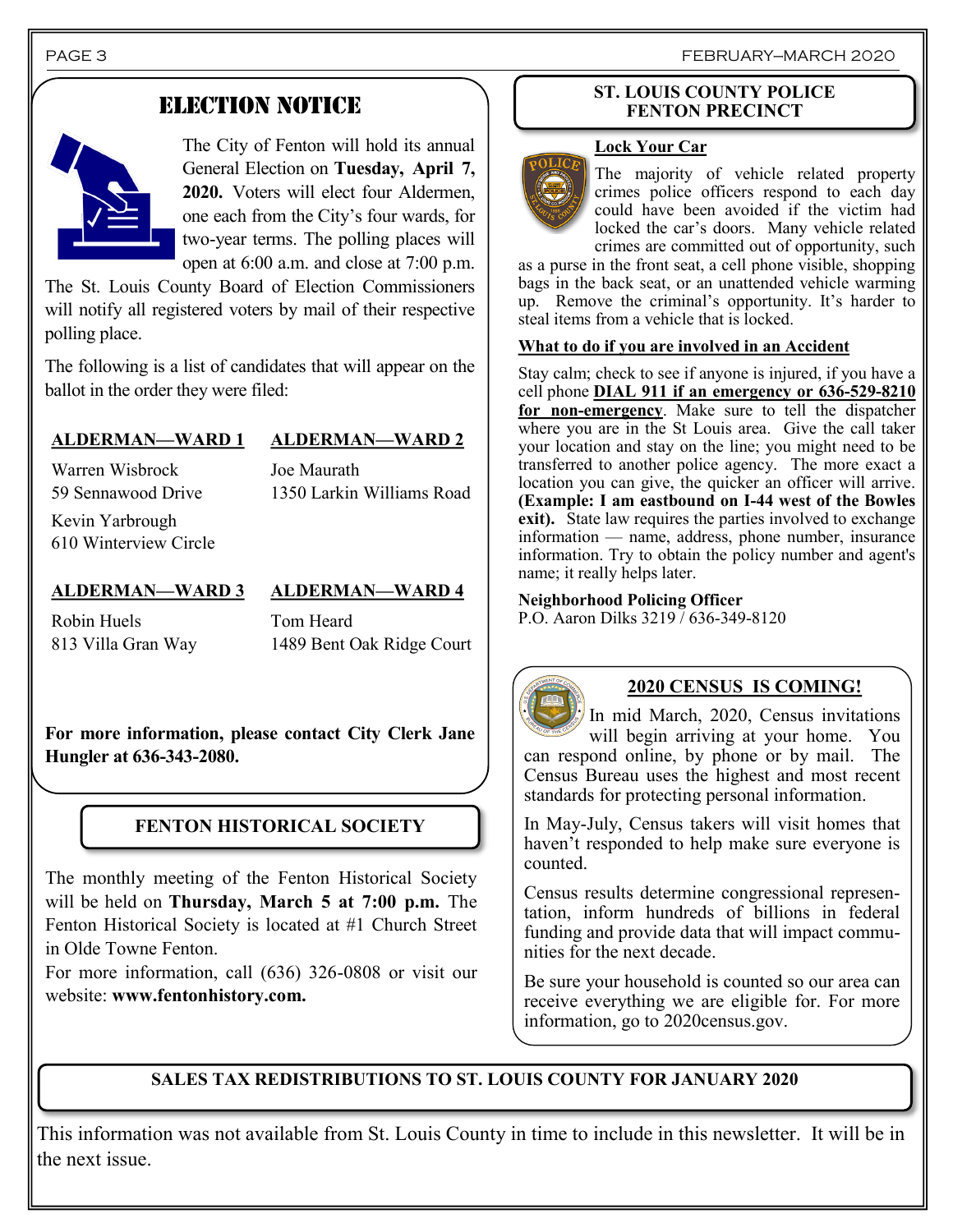#### PAGE 4 FEBRUARY—MARCH 2020

#### **DECISIONS FROM THE JANUARY 23, 2020 BOARD OF ALDERMEN MEETING**

### *DECISIONS*

 $\checkmark$  Authorized closing of RiverChase February 17 -21 for Trane renovation upgrade.



- $\checkmark$  Approved sign plan for proposed signage for Hoods Kitchen and Bath at 88 Western Plaza.
- $\checkmark$  Approved Park and Recreation Committee appointments Gary Johnson (Ward 1), Jeffery Schmidt (Ward 2), Deborah Rogers (Ward 3) and Eric Robeck (Ward 4) with terms ending January 2022.
- $\checkmark$  Approved Merit Increase Matrix software.
- Approved Board of Election Commissioner's request for City to serve as a 2020 polling place.
- $\checkmark$  Approved liquor license for Gas Mart 43 at 600 Gravois Road.
- ✓ Approved seeking Surface Transportation Block Grant funding to mill and overlay S. Old Highway 141.
- ✓ Approved increase of After Hour Fee on Room Rentals from \$20 per hour to \$25 per hour.
- $\checkmark$  Approved executing an Ingersoll-Rand Company Case Study Release Form related to the Trane energy upgrades.
- ✓ Approved executing a Release and License to Use Personal Characteristics such as Image, Name, and/or Voice related to the Trane energy upgrades.
- ✓ Approved holding the Annual Appreciation Dinner for residents who volunteer on Fenton's Boards, Committees and Commissions at Andre's West on December 6, 2020.

# *ORDINANCES*

- ✓ **#4001** Ord. amending Ordinance No. 2989, as amended, and approving a boundary adjustment plat to permit a maximum number of 15 lots in lieu of 16 lots and remove the existing lot 16 and combine such lot with an existing common ground area for the Shadow Creek Subdivision.
- ✓ **#4002** Ord. repealing Ordinance No. 3445, 3469, 3535 and 3874 and amending Ordinance No. 3081 to consolidate all such zoning amendments thereto into this Master Zoning Ordinance for the Planned Industrial Development for Fenton Logistics Park and authorizing emergency service facilities as a Special Use Permit in Area B of the development.
- ✓ **#4003** Ord. approving amendments to Chapter 485 relating to sign regulations.
- $\checkmark$  #4004 Ord. authorizing the Mayor to execute a first amendment to the performance agreement for comfort from Trane U.S. Inc. relating to the scope of services.
- $\checkmark$  #4005 Ord. authorizing the City to enter into a real estate purchase agreement to sell 505 Main Street and granting further authority.
- ✓ **#4006** Ord. authorizing the Mayor to execute a first amendment to the agreement with Bieg Plumbing Company, Inc. for oncall plumbing services for City owned buildings to authorize a price increase.
- $\checkmark$  #4007 Ord. authorizing the Mayor to execute an agreement between the City of Fenton, Missouri, and R.V. Wagner, Inc. for box culvert/creek channel sediment removal.
- ✓ **#4008** Ord. amending Article XIII of Chapter 205 relating to the sale of tobacco products and vaporizing products to persons under the age of twenty-one.

# **BOARD OF ADJUSTMENT OPENING**

There is an opening on the Board of Adjustment in Ward 1. Meetings are generally once a month in the evening. If you are interested in learning more about this important volunteer position, please contact Mayor Bob Brasses at MayorBrasses@fentonmo.org.



**FREE YARD WASTE/TRASH OVER-FLOW STICKERS**



Your complimentary Yard Waste/Trash Overflow Stickers for 2020 are now available at City Hall. You can pick them up at City Hall Monday

through Friday from 8:00 a.m. to 4:30 p.m. Please remember that the complimentary stickers are **only** available at City Hall, but additional stickers can always be purchased for \$1.00 each from City Hall or RiverChase. You can also send a self-addressed, stamped envelope if you would prefer to have your stickers mailed to you. If you have questions, please contact City Hall at 636-343-2080.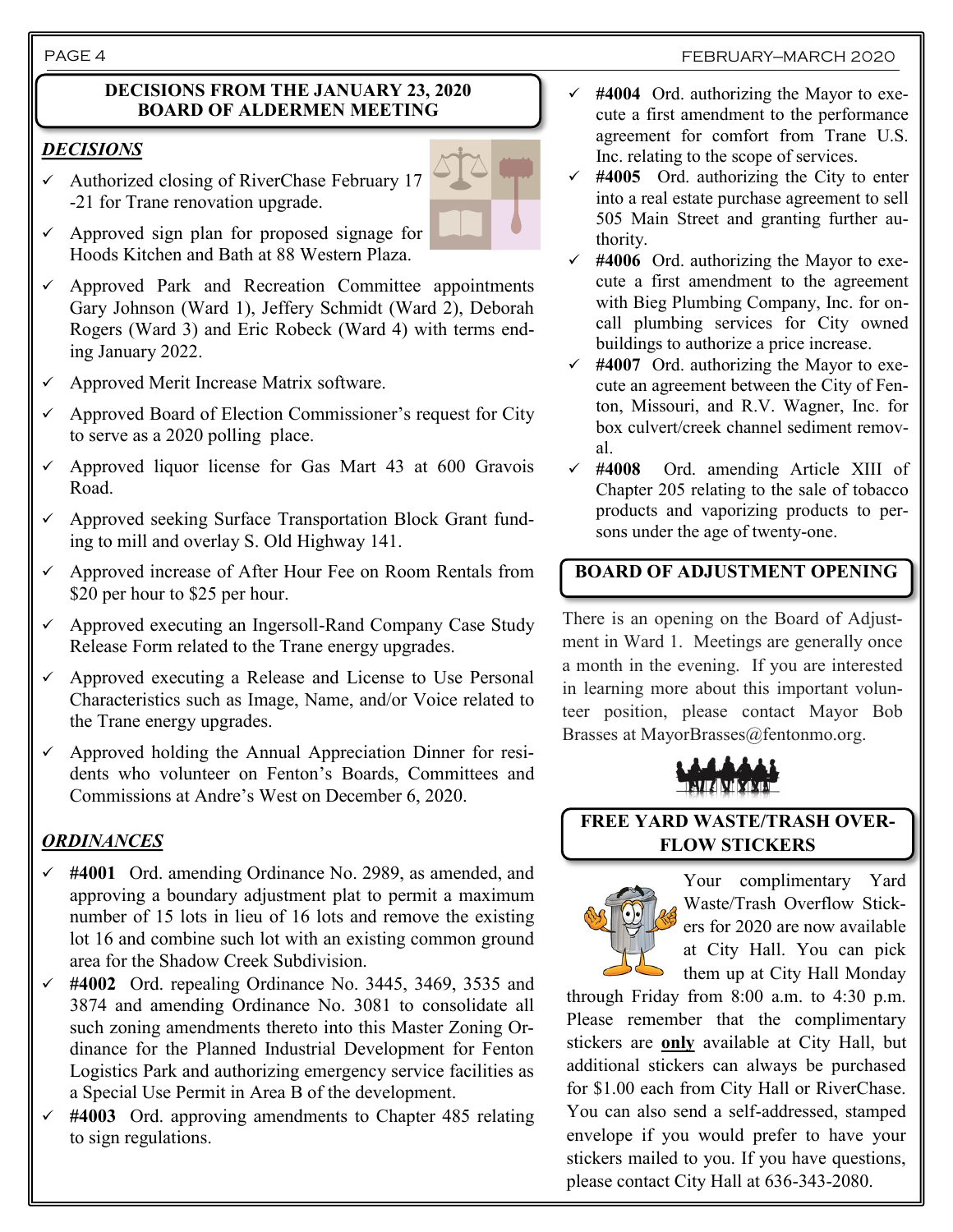#### PAGE 5

## **UPCOMING PROGRAM OFFERINGS**

For detailed information, including program fees and registration requirements, please call RiverChase of Fenton at **636- 343-0067** or visit our website at **www.fentonmo.org.**

### **SENIOR LUNCH AND BINGO**



Adults 55 and older are welcome. We will play bingo from  $10:30 - 11:25$  a.m. Lunch will be corned beef and cabbage. **Wednesday, March 11. Cost is \$7.00/person.**

# **SHELTER RENTALS**

Residents/Members may begin to reserve shelters! Book your next birthday party, family reunion or picnic at the park! All applicants must fill out an application. Shelter applications are now being accepted online at [www.fentonmo.org](http://www.fentonmo.org) or can be filled out at RiverChase.

# **MEETING ROOMS/BIRTHDAY PARTY PACKAGES**

Book RiverChase for your next Birthday party, business function or family gathering! RiverChase has several rooms available and has multiple birthday party packages. Applications are found online at [www.fentonmo.org](http://www.fentonmo.org) or at RiverChase.

#### **FENTON COMMUNITY & FARMERS' MARKET**



Interested in becoming a vendor at the Fenton Community & Farmers' Market? Become involved in our Community market this season! The market accepts farmers/growers, crafters, artists, prepared food vendors and much more! Like us on facebook to keep up with

#### **FENTON POKERFEST 5K RUN/WALK**

the latest updates on the market!

Anyone 21 and older can participate. The winner is the person with the best poker hand. They will receive a one night stay at River City Casino and a \$50 voucher to their restaurants. The top three overall male and female finishers will be recognized, but there will be no official timing. You must be registered by February  $19<sup>th</sup>$  to be guaranteed a race t-shirt. All registration closes on

March  $4^{\text{th}}$ . Register online at [www.fleetfeetstlouis.com](http://www.fleetfeetstlouis.com) **Saturday, March 7th at Fenton City Park**



Cost: \$25 per person

10:00 a.m.

# **COMMUNITY INDOOR GARAGE SALE**

**Saturday, February 29th at RiverChase** from 8:00 a.m.-12:00 p.m. To register, please call 636-343- 0067. Don't miss out on all the bargain shopping!

**PARKS & RECREATION Residential tree removal** is complete for this winter. New requests for the fall season removal will be taken by the Public Works Office by email at **publicworks@fentonmo.org** or by phone at **636-349-8155.**

### **Potholes Happen!** If you see a pothole on the

City streets, please report it to the Public Works Office by email at **publicworks@fentonmo.org** or by phone at **636-349-8155.**



*Please, Please, Please, drive carefully out there! Do not Text and Drive and watch out for workers on the road!*

# **SOMETHING IN NEED OF REPAIR?**

If you notice a street in need of repair or any other item that the Public Works Department should be aware of, please notify us by email at **publicworks@fentonmo.org** or call us at **636-349-8155**. We will work to address the concern as soon as possible. Thank you for your help in keeping up the City!

#### **ARE YOU A CONSIDERATE PET OWNER?**

Just a friendly reminder to all our pet owners to have your pets on a leash and to pick up after them while in parks and other public places. It's the law.



Plastic bag dispensers have been installed in Fenton City Park and Westside Park. Please utilize these bags—they are there for your convenience. If you have extra plastic bags at home, feel free to bring them to the park to restock the dispensers.

Be a considerate and thoughtful neighbor and help keep our City and parks clean.